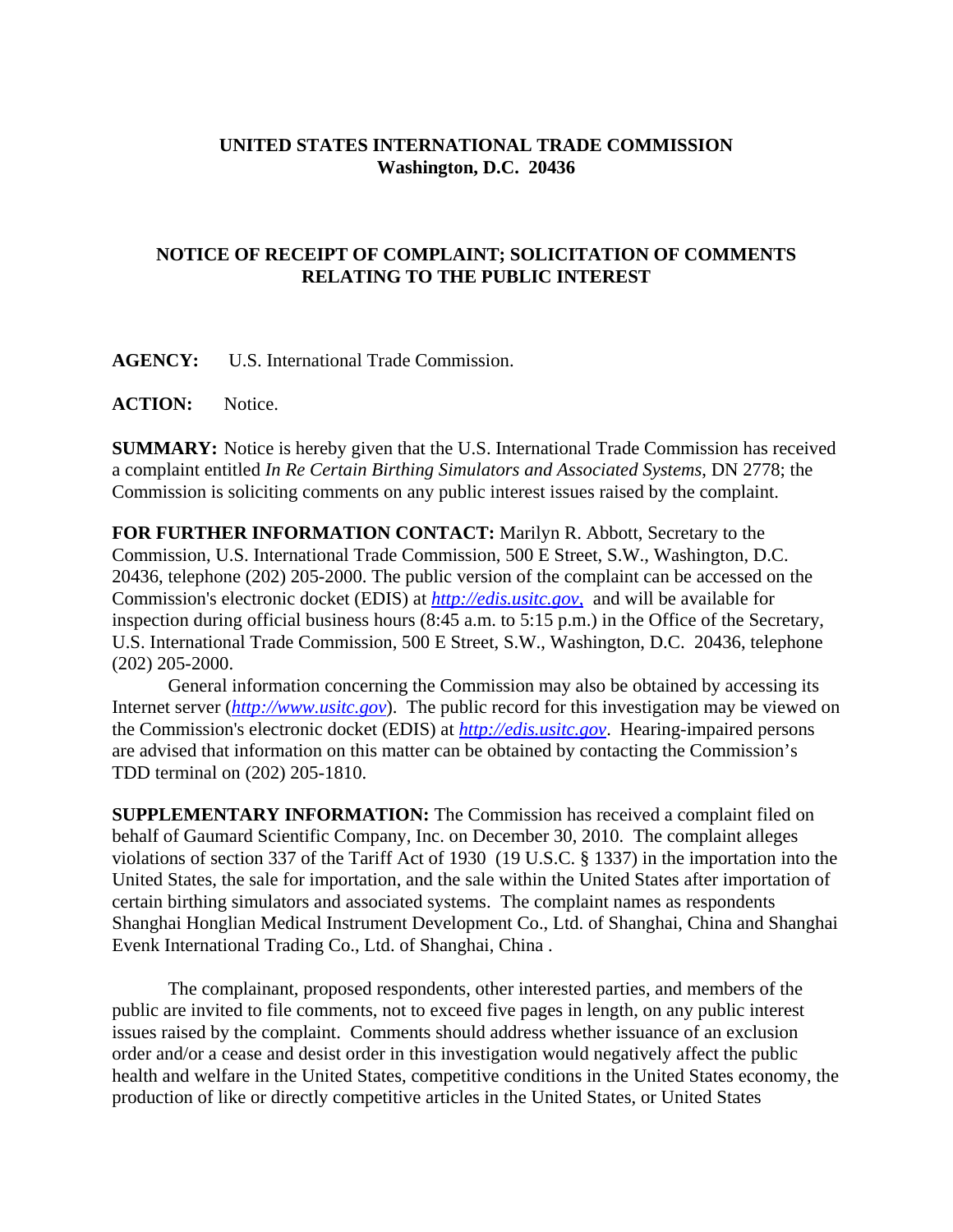consumers.

In particular, the Commission is interested in comments that:

- (i) explain how the articles potentially subject to the orders are used in the United States;
- (ii) identify any public health, safety, or welfare concerns in the United States relating to the potential orders;
- (iii) indicate the extent to which like or directly competitive articles are produced in the United States or are otherwise available in the United States, with respect to the articles potentially subject to the orders; and
- (iv) indicate whether Complainant, Complainant's licensees, and/or third party suppliers have the capacity to replace the volume of articles potentially subject to an exclusion order and a cease and desist order within a commercially reasonable time.

Written submissions must be filed no later than by close of business, five business days after the date of publication of this notice in the *Federal Register*. There will be further opportunities for comment on the public interest after the issuance of any final initial determination in this investigation.

Persons filing written submissions must file the original document and 12 true copies thereof on or before the deadlines stated above with the Office of the Secretary. Submissions should refer to the docket number ("Docket No. 2778") in a prominent place on the cover page and/or the first page. The Commission's rules authorize filing submissions with the Secretary by facsimile or electronic means only to the extent permitted by section 201.8 of the rules (see Handbook for Electronic Filing Procedures,

http://www.usitc.gov/secretary/fed\_reg\_notices/rules/documents/handbook\_on\_electronic\_filing. pdf ). Persons with questions regarding electronic filing should contact the Secretary (202-205-2000).

Any person desiring to submit a document to the Commission in confidence must request confidential treatment. All such requests should be directed to the Secretary to the Commission and must include a full statement of the reasons why the Commission should grant such treatment. *See* 19 C.F.R. § 201.6. Documents for which confidential treatment by the Commission is properly sought will be treated accordingly. All nonconfidential written submissions will be available for public inspection at the Office of the Secretary.

This action is taken under the authority of section 337 of the Tariff Act of 1930, as amended (19 U.S.C.  $\S$  1337), and of sections 201.10 and 210.50(a)(4) of the Commission's Rules of Practice and Procedure (19 CFR §§ 201.10, 210.50(a)(4)).